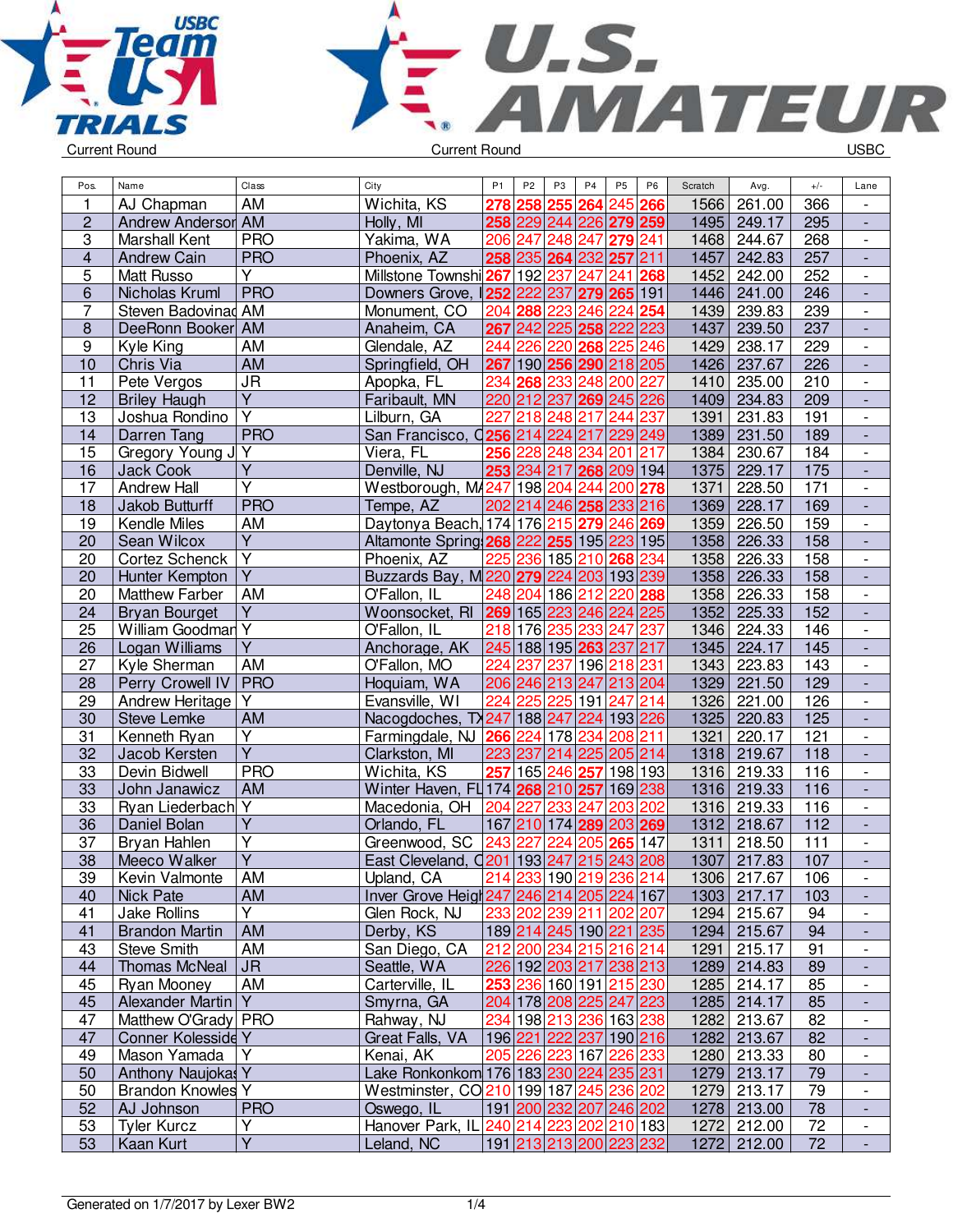



| Pos.            | Name                    | Class                                     | City                                      | P <sub>1</sub> | P <sub>2</sub> | P <sub>3</sub> | P4                                    | P <sub>5</sub> | P <sub>6</sub> | Scratch | Avg.        | $+/-$                   | Lane                     |
|-----------------|-------------------------|-------------------------------------------|-------------------------------------------|----------------|----------------|----------------|---------------------------------------|----------------|----------------|---------|-------------|-------------------------|--------------------------|
| 55              | Alex George             | AM                                        | Wichita, KS                               | 200            | 247            | 256            | 175                                   | 200 192        |                | 1270    | 211.67      | 70                      |                          |
| 56              | Avery Wolf              | $\overline{Y}$                            | Skokie, IL                                |                |                |                | 193 196 231 233 215 201               |                |                | 1269    | 211.50      | 69                      |                          |
| 57              | <b>Russ Oviatt</b>      | <b>AM</b>                                 | Tempe, AZ                                 |                |                |                | 206 223 177 258 178 226               |                |                | 1268    | 211.33      | 68                      | $\overline{\phantom{a}}$ |
| 57              | Mike Wolfe              | <b>PRO</b>                                | Floyd knobs, IN                           |                |                |                | 203 172 232 214 223 224               |                |                | 1268    | 211.33      | 68                      | $\frac{1}{2}$            |
| 59              | <b>Chris Barnes</b>     | <b>PRO</b>                                | Double Oak, TX                            |                |                |                | 193 214 213 260 165 222               |                |                | 1267    | 211.17      | 67                      | $\overline{\phantom{a}}$ |
| 59              | <b>Andrew Letscher</b>  | Y                                         | Canfield, OH                              |                |                |                | 192 210 246 254                       | 170 195        |                | 1267    | 211.17      | 67                      | $\overline{\phantom{a}}$ |
| 61              | William Boston          | Y                                         | Evansville, IN                            |                |                |                | 183 225 247 201                       | 164 245        |                | 1265    | 210.83      | 65                      | $\overline{\phantom{a}}$ |
| 62              | Joshua Pate             | $\overline{Y}$                            | Inver Grove Heigh 212 257 177             |                |                |                | 203 183 222                           |                |                | 1254    | 209.00      | 54                      |                          |
| 62              | Piroz Tahriri           | <b>AM</b>                                 | Belmont, CA                               |                | 190 173 235    |                | 237                                   | 186 233        |                | 1254    | 209.00      | $\overline{54}$         | $\overline{\phantom{a}}$ |
| 64              | <b>Brandon Biondo</b>   | $\overline{Y}$                            | Carpentersville, II 201 222 243 217       |                |                |                |                                       | 184 185        |                | 1252    | 208.67      | 52                      |                          |
| 65              | Michael Tang            | AM                                        | San Francisco, 0219 178 258 218 158 220   |                |                |                |                                       |                |                | 1251    | 208.50      | 51                      | $\overline{\phantom{a}}$ |
| 65              | Zachary Hattori         | <b>AM</b>                                 | Henderson, NV                             |                |                |                | 165 178 201 207 256 244               |                |                | 1251    | 208.50      | $\overline{51}$         |                          |
| 67              | <b>Richard Paul III</b> | $\overline{Y}$                            | Winton, CA                                |                |                |                | 185 176 259 256 180 193               |                |                | 1249    | 208.17      | 49                      | $\blacksquare$           |
| 68              | Jacob Dunnum            | $\overline{Y}$                            | La Crosse, WI                             |                |                |                | 256 170 153 211 200 258               |                |                | 1248    | 208.00      | 48                      | $\frac{1}{2}$            |
| 69              | Kennon McFalls          | Y                                         | Gastonia, NC                              | 167            |                |                | 213 215 234                           | 190 225        |                | 1244    | 207.33      | 44                      | $\overline{\phantom{a}}$ |
| 70              | Ken Hayase-Fond Y       |                                           | Pearl City, HI                            |                |                |                | 264 148 228 196 212 194               |                |                | 1242    | 207.00      | 42                      | $\overline{\phantom{a}}$ |
| $\overline{71}$ | <b>Ryan Winters</b>     | Υ                                         | Livonie, MI                               |                |                |                | 199 227 178 225 210 201               |                |                | 1240    | 206.67      | 40                      | $\overline{\phantom{a}}$ |
| $\overline{72}$ | Jacob Klein             | $\overline{Y}$                            | East Islip, NY                            |                |                |                | 247 205 215 184 212 176               |                |                | 1239    | 206.50      | $\overline{39}$         |                          |
| 73              | <b>Brian Gaines</b>     | <b>AM</b>                                 | Philadelphia, PA 229 170 185 192 258 202  |                |                |                |                                       |                |                | 1236    | 206.00      | $\overline{36}$         | $\overline{\phantom{a}}$ |
| 74              | Chase Kaufman           | $\overline{\mathsf{Y}}$                   | Swartz Creek, MI 192 202 243 194 187 217  |                |                |                |                                       |                |                | 1235    | 205.83      | $\overline{35}$         | $\overline{\phantom{a}}$ |
| 75              | Chaz Dennis             | $\overline{Y}$                            | Galloway, OH                              |                |                |                | 193 200 217 224 187 213               |                |                | 1234    | 205.67      | 34                      | $\overline{a}$           |
| $\overline{76}$ | Alexander Angell Y      |                                           | Unionville, CT                            |                |                |                | 210 215 201 197 212 196               |                |                | 1231    | 205.17      | $\overline{31}$         |                          |
| $\overline{77}$ | Nick Archacki           | $\overline{Y}$                            | Saegertown, PA 203 173 173 236 196 249    |                |                |                |                                       |                |                | 1230    | 205.00      | 30                      | $\overline{\phantom{a}}$ |
| 78              |                         |                                           |                                           |                |                |                | 204 215 212 190 201 206               |                |                | 1228    | 204.67      |                         | $\blacksquare$           |
|                 | Donovan Thomas Y        |                                           | Longmont, CO                              |                |                |                |                                       |                |                |         |             | 28                      |                          |
| 79              | Matthew Diamond AM      |                                           | Centerville, OH                           |                |                |                | 178 197 256 238 174 184               |                |                | 1227    | 204.50      | 27                      | $\overline{\phantom{a}}$ |
| 80              | <b>Brandon Novak</b>    | <b>PRO</b>                                | chillicothe, OH                           |                |                |                | 213 185 185 227                       | 225 189        |                | 1224    | 204.00      | 24                      |                          |
| 81              | Justin Carl             | Υ<br>$\overline{\mathsf{Y}}$              | Albany, NY                                |                |                |                | 135 210 247 191 235 205               |                |                | 1223    | 203.83      | 23                      | $\overline{\phantom{a}}$ |
| 81              | Joe Gerencser           |                                           | Henderson, NV                             |                |                |                | 203 159 230 213 217 201               |                |                | 1223    | 203.83      | $\overline{23}$         |                          |
| 83              | <b>Teagan Smale</b>     | $\overline{Y}$<br>$\overline{\mathsf{Y}}$ | Boulder City, NV 212 269 177              |                |                |                |                                       | 197 168 199    |                | 1222    | 203.67      | $\overline{22}$         | $\overline{\phantom{a}}$ |
| 83              | Holden Luke             |                                           | Sioux falls, SD                           |                |                |                | 170 203 245 205 235 164               |                |                | 1222    | 203.67      | $\overline{22}$         | $\blacksquare$           |
| 83              | Ronnie Fujita           | <b>AM</b>                                 | El Sobrante, CA                           |                |                |                | 220 187 196 224                       | 171 224        |                | 1222    | 203.67      | 22                      | $\overline{\phantom{a}}$ |
| 86              | Brennan Haugh           | $\overline{Y}$                            | Faribault, MN                             |                |                |                | 199 172 211 172 235 231               |                |                | 1220    | 203.33      | $\overline{20}$         |                          |
| 87              | Gregory Tack            | $\overline{Y}$                            | Port Murray, NJ                           | 211            |                |                | 179 191 190                           | 220 227        |                | 1218    | 203.00      | $\overline{18}$         | $\blacksquare$           |
| 87              | Daniel Hanson           | $\overline{\mathsf{Y}}$                   | Tacoma, WA                                |                |                |                | 235 170 192 186 254 181               |                |                | 1218    | 203.00      | 18                      | $\frac{1}{2}$            |
| 89              | Collin Smith            | $\overline{\mathsf{Y}}$                   | Huron, SD                                 |                | 180 235 237    |                |                                       | 172 169 224    |                | 1217    | 202.83      | 17                      | $\overline{\phantom{a}}$ |
| 90              | Alexander Lankfo Y      |                                           | Wichita, KS                               |                |                |                | 242 163 214 169 214 213               |                |                | 1215    | 202.50      | 15                      | $\overline{\phantom{a}}$ |
| 91              | Matthew Stephen: Y      |                                           | Egg Harbor Town 203 205 226 190           |                |                |                |                                       | 225 165        |                | 1214    | 202.33      | 14                      |                          |
| 91              | Dakota Vostry           | $\overline{Y}$                            | Chicago, IL                               |                |                |                | 193 170 223 202 235 191               |                |                | 1214    | 202.33      | $\overline{14}$         |                          |
| 91              | Aaron Yuratovich Y      |                                           | Babson Park, FL 179 217 202 210 177 229   |                |                |                |                                       |                |                |         | 1214 202.33 | $\overline{14}$         |                          |
| 94              | Christopher Radli Y     |                                           | Schenectady, NY247 206 215 194 171 179    |                |                |                |                                       |                |                | 1212    | 202.00      | 12                      |                          |
| 95              | Tom Hankey              | Υ                                         | Great Barrington, 191 185 225 211 204 194 |                |                |                |                                       |                |                | 1210    | 201.67      | 10                      |                          |
| 96              | Jordan Bryant           | $\overline{Y}$                            | Detroit, MI                               |                |                |                | 209 176 210 169 265 178               |                |                | 1207    | 201.17      | $\overline{7}$          |                          |
| 97              | Dallas Leong            | AM                                        | Las Vegas, NV                             |                |                |                | 235 184 196 212 185 194               |                |                | 1206    | 201.00      | 6                       | $\overline{\phantom{a}}$ |
| 98              | <b>Grant Oehler</b>     | Y                                         | Carmel, IN                                |                |                |                | 188 229 184 226 190 187               |                |                | 1204    | 200.67      | $\overline{\mathbf{4}}$ |                          |
| 99              | Robert Altieri          | <b>PRO</b>                                | Vancouver, WA                             |                |                |                | 183 235 243 166 215 160               |                |                | 1202    | 200.33      | $\overline{\mathbf{c}}$ | $\overline{\phantom{a}}$ |
| 100             | Darwin Wimer            | <b>AM</b>                                 | Mesquite, NV                              |                |                |                | 228 246 162 173 191 201               |                |                | 1201    | 200.17      | 1                       | $\overline{\phantom{a}}$ |
| 101             | <b>Michael Martell</b>  | Y                                         | Chicago, IL                               |                |                |                | 214 222 194 172 174 224               |                |                | 1200    | 200.00      | 0                       |                          |
| 102             | <b>Ric McCormick</b>    | AM                                        | Cincinnati, OH                            |                |                |                | 236 219 201 161 201 177               |                |                |         | 1195 199.17 | $-5$                    |                          |
| 103             | Kevin Jones             | AM                                        | Covina, CA                                |                |                |                | 208 201 183 181 193  <mark>227</mark> |                |                | 1193    | 198.83      | $-7$                    | $\overline{\phantom{a}}$ |
| 103             | Jacob Fukuyama AM       |                                           | Aiea, HI                                  |                |                |                | 169 154 216 212 209 233               |                |                | 1193    | 198.83      | $-7$                    | $\overline{\phantom{a}}$ |
| 105             | Alex Aguirre            | Υ                                         | Tracy, CA                                 |                |                |                | 168 177 168 233 221 224               |                |                | 1191    | 198.50      | -9                      |                          |
| 106             | Jordan Nunn             | $\overline{\mathsf{Y}}$                   | Flint, MI                                 |                |                |                | 184 201 199 160 212 233               |                |                |         | 1189 198.17 | $-11$                   |                          |
| 106             | <b>Tyrell Ingalls</b>   | $\overline{Y}$                            | Loganville, GA                            |                |                |                | 229 181 185 187 222 185               |                |                | 1189    | 198.17      | $-11$                   | $\overline{\phantom{a}}$ |
| 106             | Steven Kushner          | $\overline{Y}$                            | Skokie, IL                                |                |                |                | 167 215 194 226 171 216               |                |                |         | 1189 198.17 | $-11$                   | $\blacksquare$           |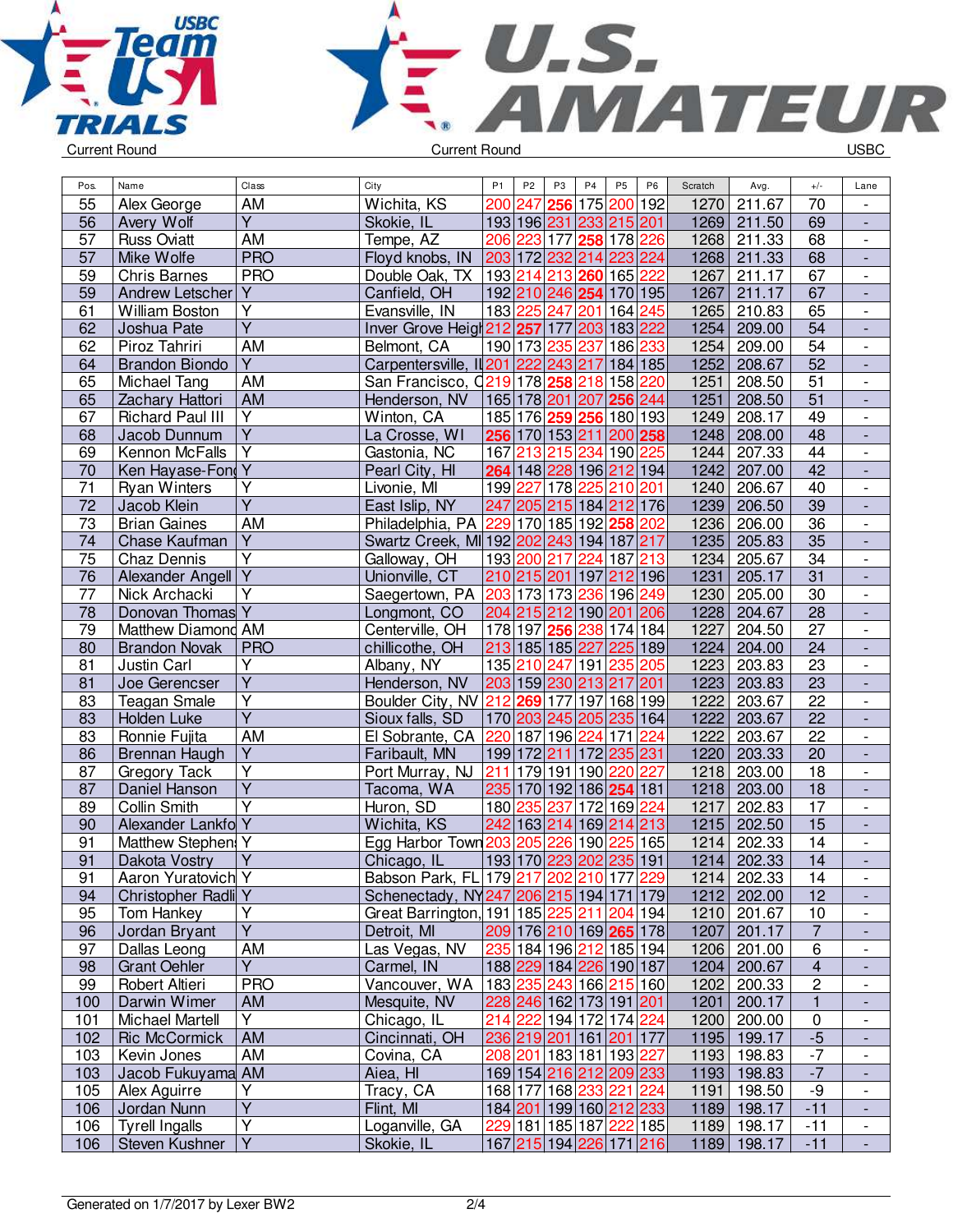



| Pos. | Name                    | Class                   | City                                              | P <sub>1</sub> | P <sub>2</sub>                                       | P <sub>3</sub> | P <sub>4</sub>      | P <sub>5</sub> | P <sub>6</sub>          | Scratch | Avg.        | $+/-$  | Lane                     |
|------|-------------------------|-------------------------|---------------------------------------------------|----------------|------------------------------------------------------|----------------|---------------------|----------------|-------------------------|---------|-------------|--------|--------------------------|
| 109  | Kyle Ortiz              | AM                      | Mililani, HI                                      |                | 162 199 182 235 241                                  |                |                     |                | 169                     | 1188    | 198.00      | $-12$  |                          |
| 110  | Kyle Krol               | AM                      | Tinley Park, IL                                   |                | 158 201 197 194 213 223                              |                |                     |                |                         | 1186    | 197.67      | $-14$  | $\overline{\phantom{a}}$ |
| 111  | Joseph Grondin          | $\overline{Y}$          | San Pedro, CA                                     |                | 183 209 198 138 212 245                              |                |                     |                |                         | 1185    | 197.50      | $-15$  | $\blacksquare$           |
| 112  | Donovan Koff            | $\overline{Y}$          | Las Vegas, NV                                     |                | 184 226 189 179 215 189                              |                |                     |                |                         | 1182    | 197.00      | $-18$  | ÷,                       |
| 113  | James Grago III         | $ $ PRO                 | Hampstead, NC                                     |                | 179 238 158 199 203 204                              |                |                     |                |                         | 1181    | 196.83      | $-19$  | $\blacksquare$           |
| 114  | Sergio Torres           | Y                       | Henderson, NV                                     |                | 117 243 201                                          |                |                     | 167 264 185    |                         | 1177    | 196.17      | $-23$  | $\overline{\phantom{a}}$ |
| 115  | <b>Tanner Spacey</b>    | AM                      | Burien, WA                                        |                | 204 192 191                                          |                | 205                 | 218 166        |                         | 1176    | 196.00      | $-24$  | $\overline{\phantom{a}}$ |
| 116  | Casey Cohagan           | Y                       | Fairport Harbor,<br>0                             |                | 162 221 189 168 211                                  |                |                     |                | 219                     | 1170    | 195.00      | $-30$  | $\overline{\phantom{a}}$ |
| 116  | Matthew Graham PRO      |                         | Stockton, CA                                      |                | 205 213 169 232                                      |                |                     | 200 151        |                         | 1170    | 195.00      | $-30$  | $\overline{\phantom{a}}$ |
| 118  | <b>Nick Kross</b>       | Y                       | New Lenox, IL                                     | 217            |                                                      |                | 150 211 194 226 164 |                |                         | 1162    | 193.67      | $-38$  | L.                       |
| 118  | Jeffrey Bartos          | AM                      | Palatine, IL                                      | 227            |                                                      |                | 184 171 166 157 257 |                |                         | 1162    | 193.67      | $-38$  | $\overline{\phantom{a}}$ |
| 118  | <b>Andrew Lazarchio</b> | Y                       | Brick, NJ                                         |                | 179 214 205 178 185 201                              |                |                     |                |                         | 1162    | 193.67      | $-38$  | $\blacksquare$           |
| 121  | Luke Fisher             | $\overline{\mathsf{Y}}$ | Altoona, IA                                       |                | 175 185 162 245 204 187                              |                |                     |                |                         | 1158    | 193.00      | $-42$  | $\blacksquare$           |
| 122  | <b>Brent Boho</b>       | $\overline{Y}$          | Colgate, WI                                       |                | 155 177 161 268 204 192                              |                |                     |                |                         | 1157    | 192.83      | $-43$  | $\Box$                   |
| 122  | <b>Thomas Peters</b>    | AM                      | Belleville, IL                                    |                | 180 158 236 189 205 189                              |                |                     |                |                         | 1157    | 192.83      | $-43$  | $\overline{\phantom{a}}$ |
| 124  | <b>Reed Ross</b>        | AM                      | Faribault, MN                                     | 207            |                                                      |                | 178 204 174 210 182 |                |                         | 1155    | 192.50      | $-45$  | $\overline{\phantom{a}}$ |
| 125  | Calvin Au               | Υ                       | Daly City, CA                                     |                | 192 153 210 208 179 211                              |                |                     |                |                         | 1153    | 192.17      | $-47$  | $\overline{\phantom{a}}$ |
| 125  | Willie Rushing          | AM                      | Southfield, MI                                    |                | 209 178 202 181 201                                  |                |                     |                | 182                     | 1153    | 192.17      | $-47$  | $\overline{\phantom{a}}$ |
| 125  | Logan Langer            | $\overline{Y}$          | Owatonna, MN                                      |                | 191 203 185 186 202                                  |                |                     |                | 186                     | 1153    | 192.17      | $-47$  | $\overline{\phantom{a}}$ |
| 128  | Chris Bauman            | <b>AM</b>               | Las Vegas, NV                                     |                | 182 205 166 233 182 184                              |                |                     |                |                         | 1152    | 192.00      | $-48$  | $\overline{\phantom{a}}$ |
| 128  | Brian Monnette JI AM    |                         | Lakewood, WA                                      |                | 173 226 149 199 208 197                              |                |                     |                |                         | 1152    | 192.00      | $-48$  | $\overline{\phantom{a}}$ |
| 130  | <b>Chase Benites</b>    | Y                       | Grandville, MI                                    |                | 180 203 230 175 192 171                              |                |                     |                |                         | 1151    | 191.83      | $-49$  | $\blacksquare$           |
| 131  | Kennison Andrew Y       |                         | Oceanside, CA                                     |                | 161 202 179 174 196 235                              |                |                     |                |                         | 1147    | 191.17      | $-53$  | $\overline{\phantom{a}}$ |
| 132  | <b>Gunther Grinde</b>   | $\overline{Y}$          | Prior Lake, MN                                    |                | 189 184 238 185 181                                  |                |                     |                | 169                     | 1146    | 191.00      | $-54$  | ÷,                       |
| 133  | Luke Bow                | AM                      | Temecula, CA                                      |                | 158 205 224 177                                      |                |                     | 187            | 194                     | 1145    | 190.83      | $-55$  | $\overline{\phantom{a}}$ |
| 133  | Jacob Gill              | AM                      | Albuquerque, NM 154 185 220 203 193 190           |                |                                                      |                |                     |                |                         | 1145    | 190.83      | $-55$  | $\overline{\phantom{a}}$ |
| 135  | <b>Tyger Miller</b>     | Υ                       | Klamath Falls, OF 213 154 222                     |                |                                                      |                | 192 201             |                | 162                     | 1144    | 190.67      | $-56$  | $\overline{\phantom{a}}$ |
| 136  | <b>Andrew Cannuli</b>   | $\overline{Y}$          | Moorestown, NJ   186  191  136  220  205  205     |                |                                                      |                |                     |                |                         | 1143    | 190.50      | $-57$  | $\overline{\phantom{a}}$ |
| 137  | Kyle Andrews            | $\overline{\mathsf{Y}}$ | Oceanside, CA                                     |                | 215 209 189 145 174 210                              |                |                     |                |                         | 1142    | 190.33      | $-58$  | $\overline{\phantom{a}}$ |
| 138  | <b>Trent Mitchell</b>   | <b>AM</b>               | Chicago, IL                                       |                | 182 168 198 190 201 202                              |                |                     |                |                         | 1141    | 190.17      | $-59$  | $\overline{\phantom{a}}$ |
| 138  | Michael Duran           | <b>PRO</b>              | Banning, CA                                       |                | 176 157 182 170 209 247                              |                |                     |                |                         | 1141    | 190.17      | $-59$  | $\overline{\phantom{a}}$ |
| 140  | Jerod Hromek            | $\overline{Y}$          | Towanda, KS                                       |                | 155 219 206 194 173 189                              |                |                     |                |                         | 1136    | 189.33      | $-64$  | $\overline{\phantom{a}}$ |
| 141  | <b>Bradley Crouse</b>   | $\overline{\mathsf{Y}}$ | Nazareth, PA                                      |                | 174 214 156 189 173 224                              |                |                     |                |                         | 1130    | 188.33      | $-70$  | $\overline{\phantom{a}}$ |
| 142  | Dan Rawsthorne          | PRO                     | Seattle, WA                                       |                | 193 206 160 218 205 146                              |                |                     |                |                         | 1128    | 188.00      | $-72$  | $\overline{\phantom{a}}$ |
| 143  | Joshua Taylor           | AM                      | Marina Del Rey, (193 176 205                      |                |                                                      |                |                     | 190 183 179    |                         | 1126    | 187.67      | $-74$  | $\overline{\phantom{a}}$ |
| 144  | Lucas Perdieu           | AM                      | De Witt, IA                                       |                | 192 155 233                                          |                | 179                 |                | 160 203                 | 1122    | 187.00      | $-78$  | $\overline{\phantom{a}}$ |
| 145  | TJ Rock                 | Y                       | henderson, NV                                     |                | 185 174 223                                          |                | 185                 |                | 179 173                 | 1119    | 186.50      | $-81$  | $\overline{\phantom{a}}$ |
| 146  | <b>Ryan Dudley</b>      | $\overline{Y}$          | Anchorage, AK                                     |                | 258 186 156 168 182 168                              |                |                     |                |                         | 1118    | 186.33      | $-82$  | $\overline{\phantom{0}}$ |
| 147  | Eric Cox                | AM                      | San Diego, CA                                     |                | 172 229 181 179 171 182                              |                |                     |                |                         |         | 1114 185.67 | $-86$  |                          |
| 148  | Julian Zavala           | $\overline{Y}$          | Downey, CA                                        |                |                                                      |                |                     |                | 176 177 173 221 196 170 |         | 1113 185.50 | $-87$  |                          |
| 149  | <b>Brett Barrientes</b> | AM                      | Grovetown, GA                                     |                | 168 184 171 210 180 198                              |                |                     |                |                         | 1111    | 185.17      | -89    | $\overline{\phantom{a}}$ |
| 149  | <b>Matthew Santos</b>   | AM                      | Broomfield, CO                                    |                | 217 172 211 145 155 211                              |                |                     |                |                         | 1111    | 185.17      | $-89$  |                          |
| 151  | Kevin Fischer           | $\overline{Y}$          | Winter Park, FL                                   |                | 170 178 192 187 194 189                              |                |                     |                |                         | 1110    | 185.00      | $-90$  | $\overline{\phantom{a}}$ |
| 152  | Christopher Grim Y      |                         | Lees Summit, MQ181 178 152 210 199 187            |                |                                                      |                |                     |                |                         | 1107    | 184.50      | $-93$  | $\overline{\phantom{0}}$ |
| 153  | Zachary Vitelli         | Y                       | Annandale, NJ                                     |                | 201 156 171 176  <mark>224</mark>  177               |                |                     |                |                         | 1105    | 184.17      | $-95$  | $\overline{\phantom{a}}$ |
| 154  | Craig Yamada            | AM                      | Kaneohe, HI                                       |                | 201 200 190 172 165 175                              |                |                     |                |                         |         | 1103 183.83 | $-97$  | $\overline{\phantom{a}}$ |
| 155  | Igar Rodriguez          | Y                       | Miami, FL                                         |                | 178 180 206 166 150 222                              |                |                     |                |                         | 1102    | 183.67      | -98    | $\overline{\phantom{a}}$ |
| 156  | Jonathan Bowma Y        |                         | Peru, NY                                          |                | 145 186 213 172 190 194                              |                |                     |                |                         | 1100    | 183.33      | $-100$ | $\overline{\phantom{a}}$ |
| 157  | Justin Larson           | Υ                       | Fairport, NY                                      |                | 200 173 162  <mark>207</mark>  156  <mark>201</mark> |                |                     |                |                         | 1099    | 183.17      | $-101$ |                          |
| 158  | <b>Tristan Leyen</b>    | $\overline{Y}$          | Perry Hall, MD                                    |                | 168 200 178 181 186 183                              |                |                     |                |                         |         | 1096 182.67 | $-104$ | $\overline{\phantom{a}}$ |
| 159  | David Drews             | <b>AM</b>               | Chicago, IL                                       |                | 157 155 160 248 163 208                              |                |                     |                |                         | 1091    | 181.83      | $-109$ | $\overline{\phantom{a}}$ |
| 160  | Matthew C. Steph Y      |                         | Houston, TX                                       |                | 167 150 216 165 216 169                              |                |                     |                |                         | 1083    | 180.50      | $-117$ | $\overline{\phantom{a}}$ |
| 161  | Brandon Wander AM       |                         | Trabuco Canyon, 155 148 208 182 197 178           |                |                                                      |                |                     |                |                         | 1068    | 178.00      | $-132$ | $\overline{\phantom{a}}$ |
| 162  | Alec Dudley             | $\overline{Y}$          | Anchorage, AK   233   182   138   168   173   172 |                |                                                      |                |                     |                |                         |         | 1066 177.67 | $-134$ | ÷,                       |